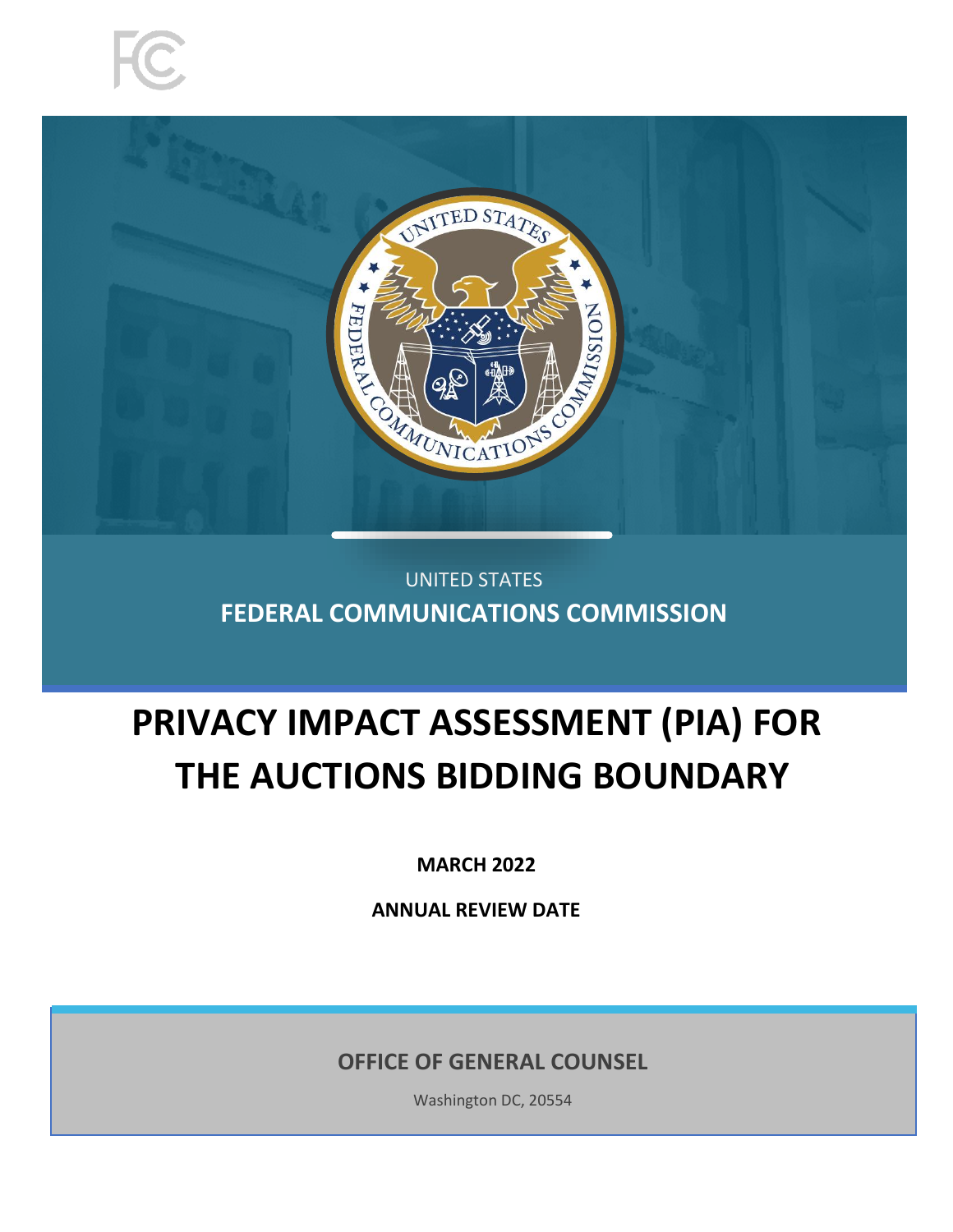# **Next Review Cycle: March 2023**

# **Record of Approval**

| <b>Document Approval</b>                                                                             |      |                                                    |  |  |  |
|------------------------------------------------------------------------------------------------------|------|----------------------------------------------------|--|--|--|
| Drafter Name: Olutoni Iyiola (CTR)                                                                   |      | <b>Bureau: Office of Managing Director (OMD)</b>   |  |  |  |
|                                                                                                      |      | <b>Office: Information Resiliency (IR)</b>         |  |  |  |
| <b>SAOP Approval</b>                                                                                 |      |                                                    |  |  |  |
| <b>Printed Name: Linda Oliver</b>                                                                    |      | <b>Associate General Counsel and</b>               |  |  |  |
|                                                                                                      |      | <b>Acting Senior Agency Official for Privacy</b>   |  |  |  |
|                                                                                                      |      | <b>Bureau: Office of the General Counsel (OGC)</b> |  |  |  |
| Signature:                                                                                           | Date |                                                    |  |  |  |
| Digitally signed by Linda<br>Linda L.<br>L. Oliver<br>Date: 2022.03.22<br>Oliver<br>16:03:32 -04'00' |      |                                                    |  |  |  |

# **Record of Approval**

| <b>Date</b> | <b>Description</b>                              | <b>Author</b> |
|-------------|-------------------------------------------------|---------------|
| 3/4/2022    | Validation of information - System Owner        | Ramya Ganesh  |
| 3/4/2022    | Validation of completeness - IT Compliance Lead | Liem Nguyen   |
| 3/15/2022   | Validation of information - System Owner        | Ramya Ganesh  |
| 3/16/2022   | Validation of completeness - IT Compliance Lead | Liem Nguyen   |

# **Revision History**

| <b>Date</b> | <b>Description</b>                                                                                                                                                                                                                                                                                                                                                                                       | Name                     |
|-------------|----------------------------------------------------------------------------------------------------------------------------------------------------------------------------------------------------------------------------------------------------------------------------------------------------------------------------------------------------------------------------------------------------------|--------------------------|
| 4/12/2021   | <b>Initial Draft</b>                                                                                                                                                                                                                                                                                                                                                                                     | ISSO - A Marie Dorsey    |
| 6/24/2021   | <b>Review and Updates</b>                                                                                                                                                                                                                                                                                                                                                                                | ISSO - Ishan Basu        |
| 8/10/2021   | Privacy Template Updated                                                                                                                                                                                                                                                                                                                                                                                 | <b>ISSO/Privacy Team</b> |
| 12/17/2021  | Review and Updates to the new Template, including updating<br>Boundary name from "Auction Bidding System (ABS) and Flexible<br>Auction Bidding System (FABS)" to "Auctions Bidding Boundary",<br>Month and Year, Annual review date, Record of Approval section.<br>Also updated the PIA to document the edits as provided by OEA<br>per email received from System Owner - Ramya Ganesh on<br>12.17.21. | ISSO - Olutoni Iviola    |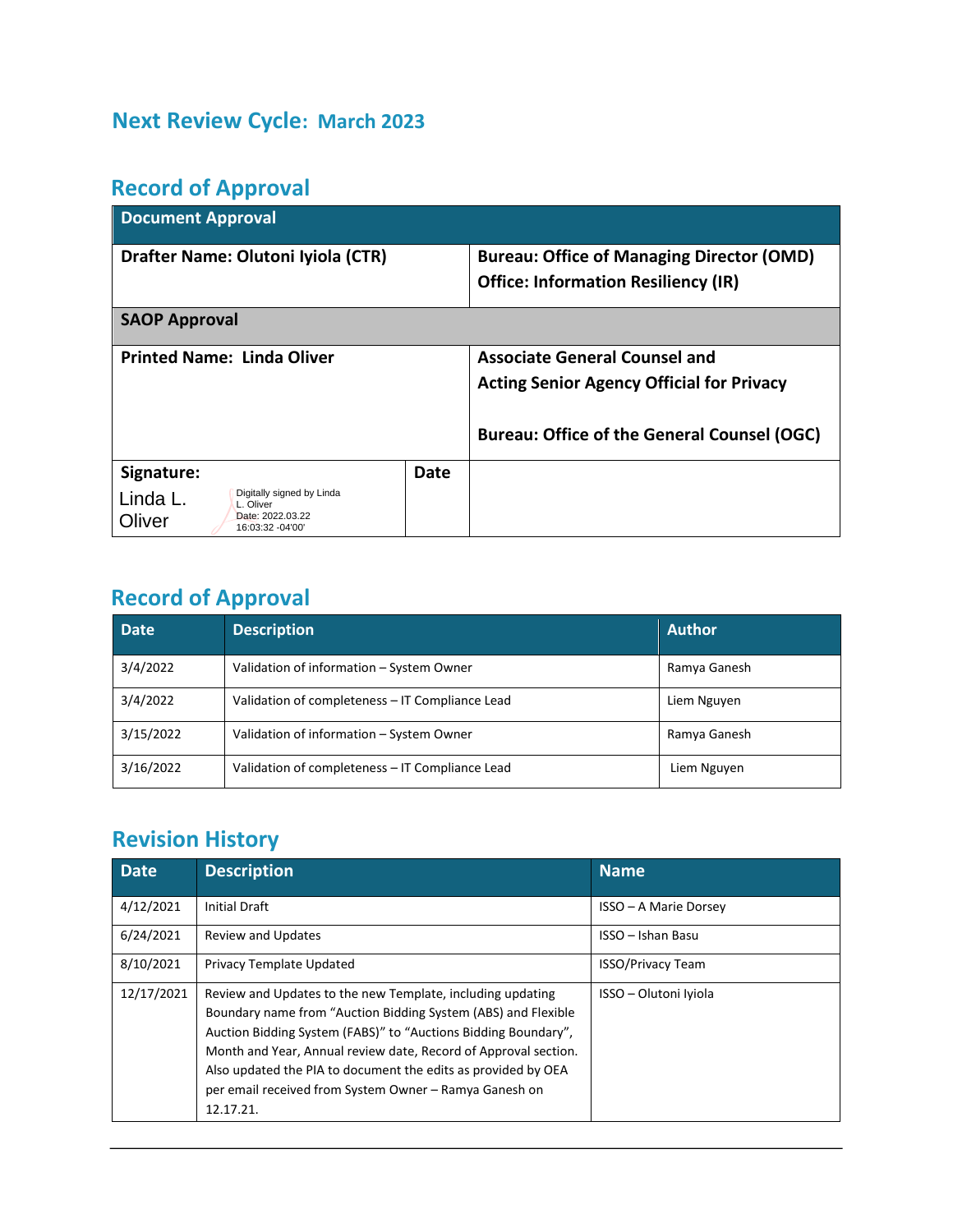| <b>Date</b> | <b>Description</b>                                                                                                                                                                               | <b>Name</b>           |
|-------------|--------------------------------------------------------------------------------------------------------------------------------------------------------------------------------------------------|-----------------------|
| 2/9/2022    | Review and Updates to Month and Year, Annual Review Date                                                                                                                                         | ISSO - Olutoni Iviola |
| 3/2/2022    | Review and Updates to Month and Year, Annual Review Date.<br>Also updated the PIA to document the edits as provided by OEA<br>per email received from System Owner - Ramya Ganesh on<br>2.28.22. | ISSO - Olutoni Iviola |
| 3/11/2022   | Updates to information about the system, per review from<br>Privacy Team.                                                                                                                        | ISSO - Olutoni Iviola |
| 3/15/2022   | Updates to Section 1.3C per review from Privacy Team and<br>System Owner.                                                                                                                        | ISSO - Olutoni Iviola |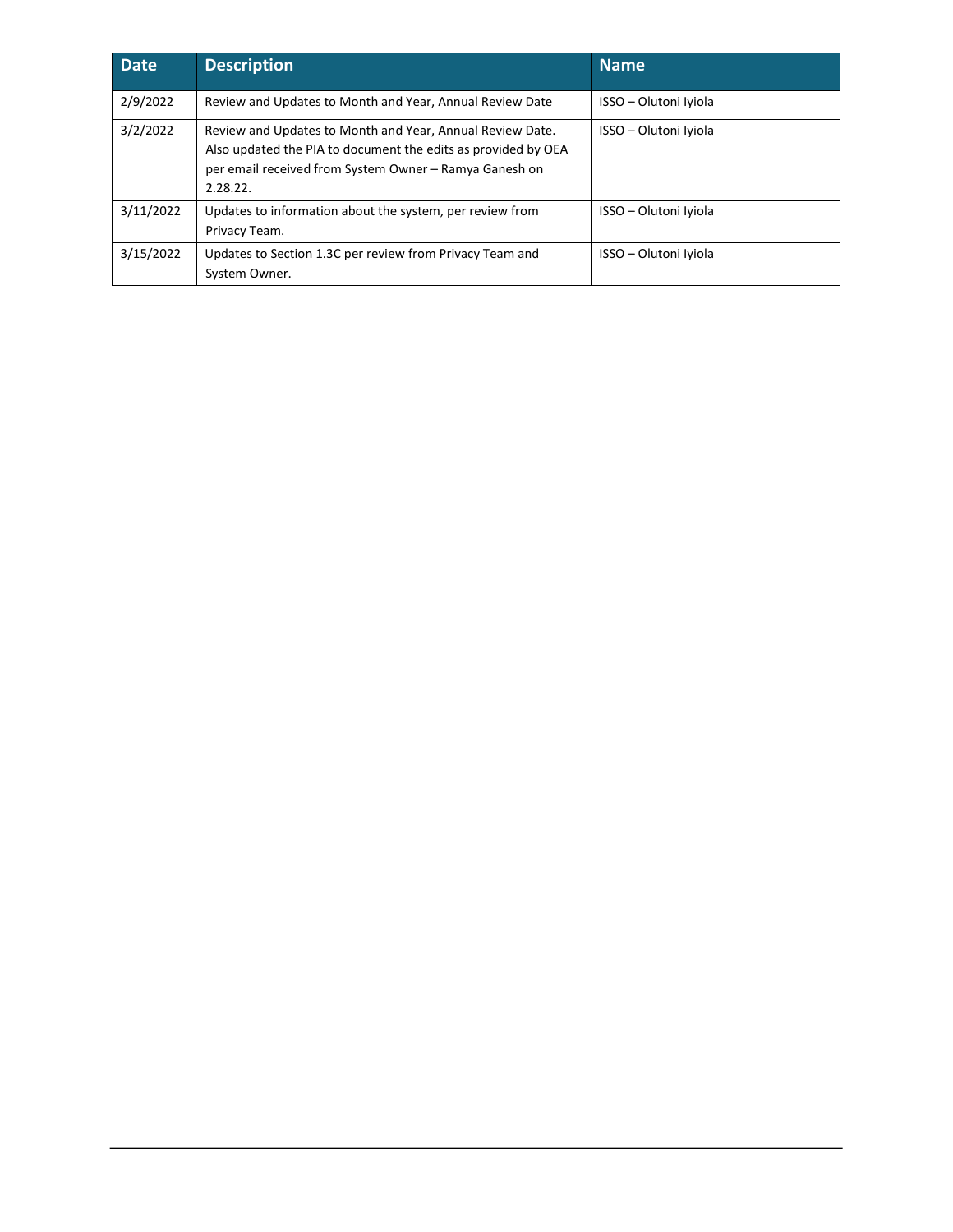# **Auctions Bidding Boundary**

# 1.1. Introduction

Section 208 of the E-Government Act of 2002<sup>1</sup> requires agencies to conduct a Privacy Impact **Assessment (PIA)** whenever they procure or develop an information technology system that will collect, maintain, or disseminate information about individual people. The PIA must document how the system will use information it collects about individuals and, unless it contains classified or sensitive information, it must be made available to the public. The PIA is intended to be a tool for agencies to protect personal information throughout a technology system's life cycle. The Office of Management and Budget (OMB) has commented: "*In general, PIAs are required to be performed and updated as necessary where a system change creates new privacy risks.*" 2

The FCC is subject to the requirements of the E-Government Act and is committed to identifying and addressing privacy risks whenever it develops or makes changes to its information systems. The questions below explore important privacy issues identified in the Act and in later guidance by the Office of Management and Budget (OMB) and the National Institute of Standards and Technology (NIST). A longer discussion of the FCC's PIA policies can be found in Chapter 9 of the FCC's Privacy Act Manual (FCC Inst. 1113.1).

System owners, in collaboration with the Information System Security Officers (ISSOs) should complete the **Initial Privacy Assessment (IPA)** prior to filling out the PIA. The FCC Senior Agency Official for Privacy (SAOP) uses the IPA to determine whether a system will collect the kind of information that would make it subject to the requirements of Section 208, including a PIA. A PIA should not be completed until an IPA is completed and the SAOP makes a determination.

If you have any questions, please contact the Privacy Team at privacy@fcc.gov.

<sup>1</sup> 44 U.S.C. § 3501 note.

<sup>2</sup> OMB Memorandum No. M-03-22 (Sep. 26, 2003), https://www.whitehouse.gov/sites/whitehouse.gov/files/omb/memoranda/2003/m03\_22.pdf.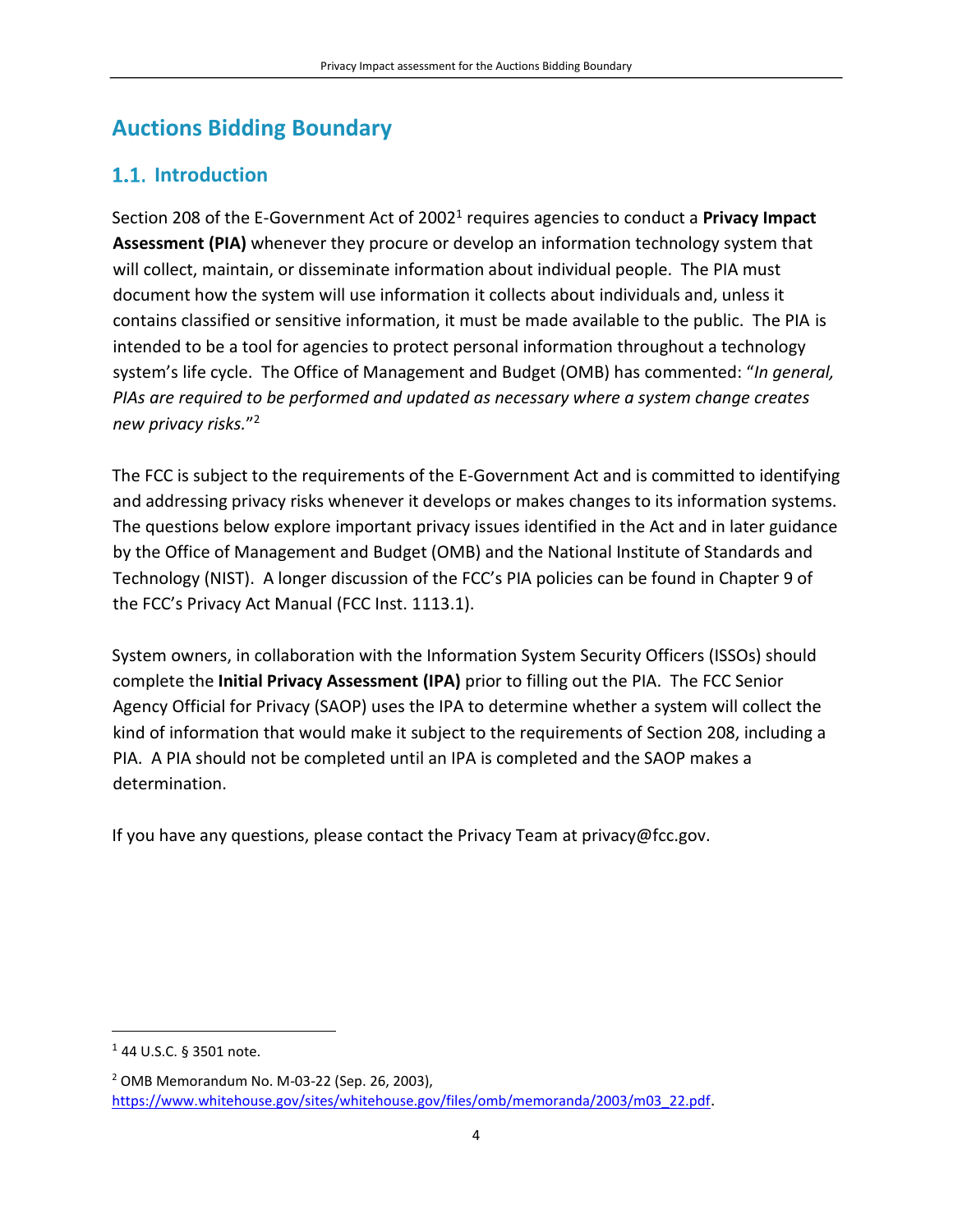# **Authority To Operate (ATO) Boundary Overview**

For each IT system that resides within the ATO Boundary, please use the table below to provide the system name, a brief description of the what the system does, whether it contains Personally Identifiable Information (PII) and a brief description of the PII (if applicable), the applicable System of Records Notice, the legal authorities to collect and maintain the PII, and whether the PII is shared with other systems (internal or external).

Please copy the table as necessary to complete the information for each system within the boundary.

#### **INFORMATION ABOUT THE SYSTEM**

### **NAME OF THE SYSTEM**

Auction Bidding System (ABS)

#### **NAME OF BUREAU**

Office of Economics and Analytics (OEA)

#### **DOES THE SYSTEM CONTAIN PII?**

Yes

#### **PLEASE PROVIDE A BRIEF DESCRIPTION OF THE PII (IF APPLICABLE)**

Full Name, Phone Numbers, Email Address, User ID.

\*\*\*This information is related solely to the individual's roles as the company's representative to bid in an auction. The phone number and email address are intended to be work, not personal, contact information.

### **IN WHAT SYSTEM OF RECORDS (SORN) IS THE INFORMATION CONTAINED (IF APPPLICABLE)?**

PII is not retrieved in ABS by a unique identifier assigned to an individual (e.g. name, unique number, etc.); as such, a SORN is not required.

**WHAT ARE THE LEGAL AUTHORITIES FOR THE COLLECTION OF THIS PII?**

31 U.S.C. 7701; and 47 U.S.C. 301, 303, 309, 312, 362, 364, 386, 507, and 510.

**DOES THE COMMISSION KEEP AN ACCURATE ACCOUNTING OF DISCLOSURES FROM THE SYSTEM AS REQUIRED BY SUBSECTION (c) OF THE PRIVACY ACT?**

Not applicable. Auctions Bidding System (ABS) is not a system of records as that term is defined by the Privacy Act, 5 U.S.C. 552a(a)(5).

#### **DOES THIS SYSTEM SHARE THE PII WITH OTHER SYSTEMS?**

No. ABS does not share PII with other systems. However, ABS receives PII from another FCC system via a flat file that is uploaded into ABS.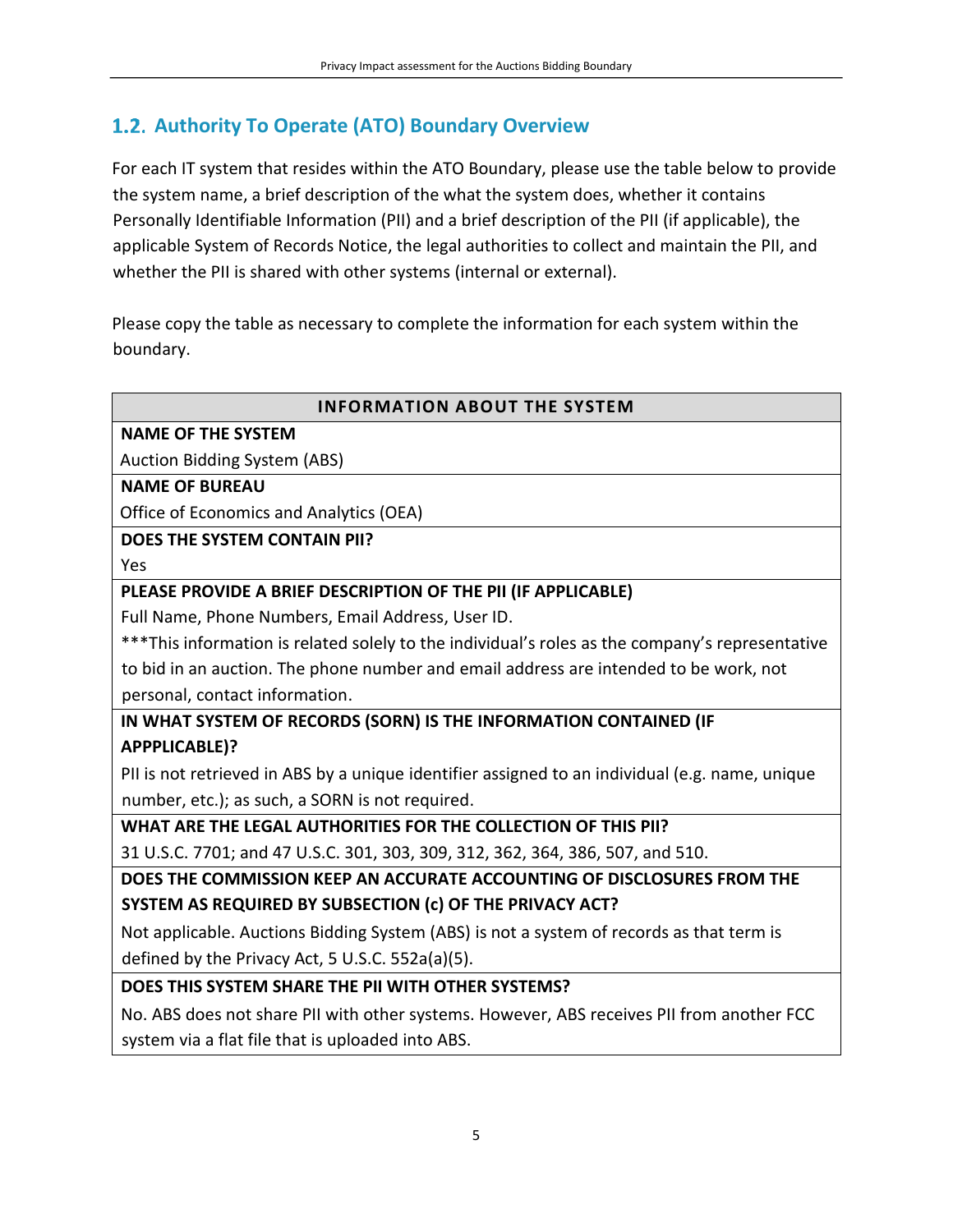#### **INFORMATION ABOUT THE SYSTEM**

#### **NAME OF THE SYSTEM**

Flexible Auction Bidding System (FABS)

#### **NAME OF BUREAU**

Office of Economics and Analytics (OEA)

#### **DOES THE SYSTEM CONTAIN PII?**

Yes

#### **PLEASE PROVIDE A BRIEF DESCRIPTION OF THE PII (IF APPLICABLE)**

Full Name, Phone Numbers, Email Address, User ID.

\*\*\*This information is related solely to the individual's roles as the company's representative to bid in an auction. The email address is intended to be a work address, not personal.

**IN WHAT SYSTEM OF RECORDS (SORN) IS THE INFORMATION CONTAINED (IF APPPLICABLE)?**

PII is not retrieved in FABS by a unique identifier assigned to an individual (e.g. name, unique number, etc.) as such, a SORN is not required.

**WHAT ARE THE LEGAL AUTHORITIES FOR THE COLLECTION OF THIS PII?** 31 U.S.C. 7701; and 47 U.S.C. 301, 303, 309, 312, 362, 364, 386, 507, and 510.

**DOES THE COMMISSION KEEP AN ACCURATE ACCOUNTING OF DISCLOSURES FROM THE SYSTEM AS REQUIRED BY SUBSECTION (c) OF THE PRIVACY ACT?**

Not applicable. Flexible Auctions Bidding System (FABS) is not a system of records as that term is defined by the Privacy Act, 5 U.S.C. 552a(a)(5).

#### **DOES THIS SYSTEM SHARE THE PII WITH OTHER SYSTEMS?**

No. FABS does not share PII with other systems. However, FABS receives PII from another FCC system via a flat file that is uploaded into FABS.

#### **A. Is this a new ATO Boundary or an existing ATO Boundary?**

☐ New Boundary

 $\boxtimes$  Existing Boundary

**B. If the ATO Boundary is/will consist of cloud-based computing system(s), <sup>3</sup> please check the box that best describes the service the FCC receives/will receive from the cloud computing provider:** 

The Auctions Bidding boundary consists of the Auction Bidding System (ABS) and the Flexible Auction Bidding System (FABS). *ABS and FABS are a hybrid of SaaS and PaaS* 

<sup>3</sup> *See* NIST, *The NIST Definition of Cloud Computing*, Special Pub. No. 800-145 (Sep. 2011), https://csrc.nist.gov/publications/detail/sp/800-145/final.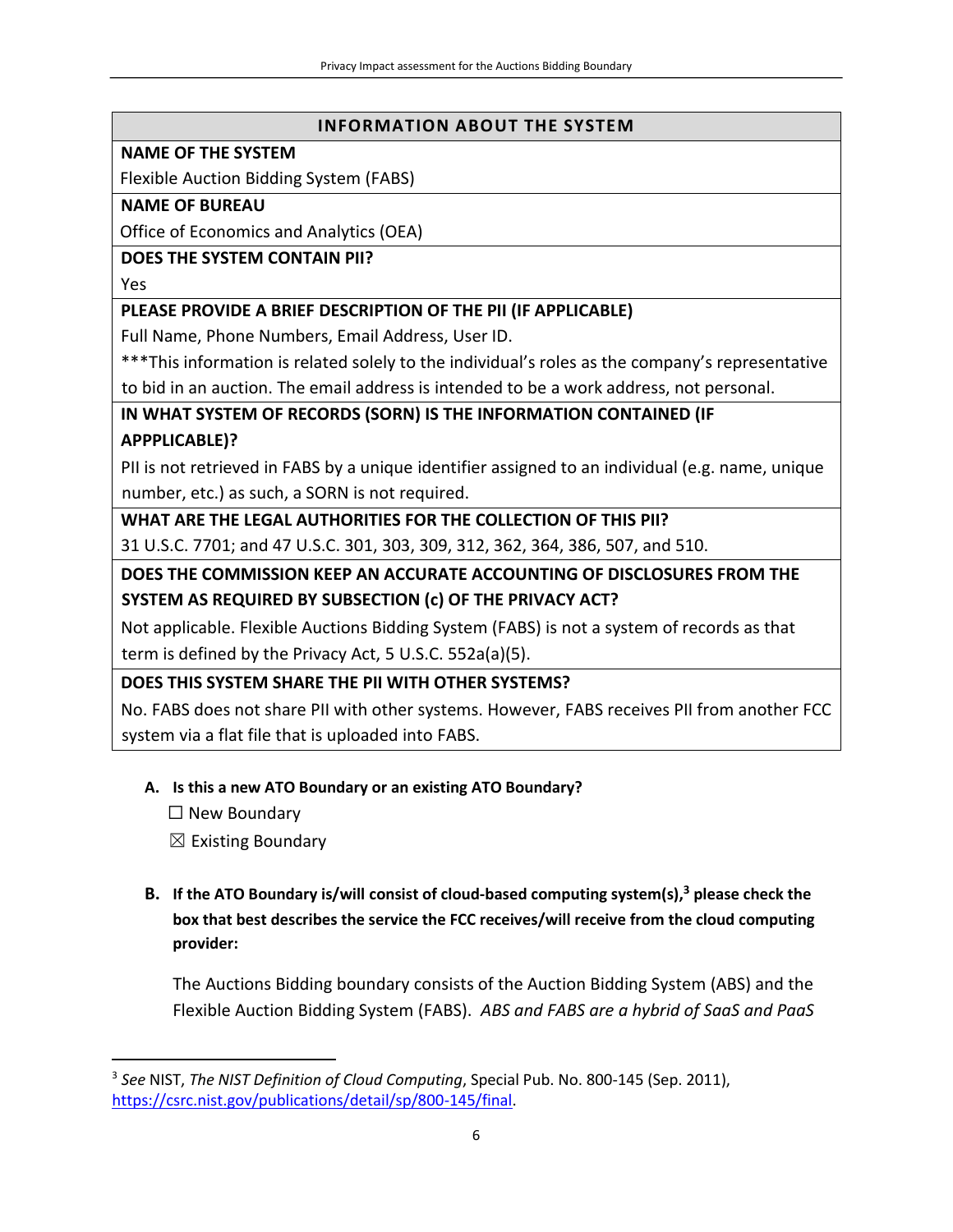*and IaaS. It is the FCC's instance of AWS, although it is managed and controlled by the provider, and is walled-off from all other systems. And it is the provider's application and on the provider's platform. But FCC owns the data.*

 $\boxtimes$  The FCC uses provider-supported application/s on the provider's cloud network (Software as a Service or SaaS) [list applicable system(s)]

*The vendor, Power Auctions LLC, provides FCC with the ABS and FABs Software as a Service product.*

 $\boxtimes$  The FCC has deployed application/s on the provider's cloud network and the provider supports the applications (Platform as a Service or PaaS) [list applicable system(s)]

*The vendor, Power Auctions LLC, utilization of Amazon Web Services (AWS)*

 $\boxtimes$  The FCC has deployed its own application/s on the cloud network and controls how these application/s are configured and operate (Infrastructure as a Service or IaaS) [list applicable system(s)]

*The vendor, PowerAuctions, LLC's utilization of Amazon Web Services (AWS)*

### C. **If the IT systems in the ATO Boundary are in the cloud, are they FedRAMP certified?**

 $\Box$  Yes, all the IT systems are FedRAMP certified

 $\boxtimes$  No, none, or only some, of the IT systems are FedRAMP certified

ABS and FABS are in the AWS Cloud but are cordoned off for designated FCC use for auction bidding activities. These systems receive an ATO through the FCC's ATO process. However, Amazon Web Services (AWS) is FedRAMP authorized.

# **1.3 Collection of Data**

# **A. Please explain why it is necessary to collect PII to carry out the purpose of each of the system(s) that maintain PII within this Boundary.**

The PII is contained and stored in ABS and FABS, but neither ABS nor FABS collects the information. PII data enables ABS and FABS to authorize bidding entities with up to 3 user accounts ("Authorized Bidding Individuals") to bid in the FCC's auctions using various auction formats, such as Simultaneous Multiple Round (SMR), Sealed Bid, Reverse, Clock, and Assignment formats.

**B. For each system within this Boundary, will this PII be collected from individuals themselves, or from third parties? If collected from individuals themselves, link to the**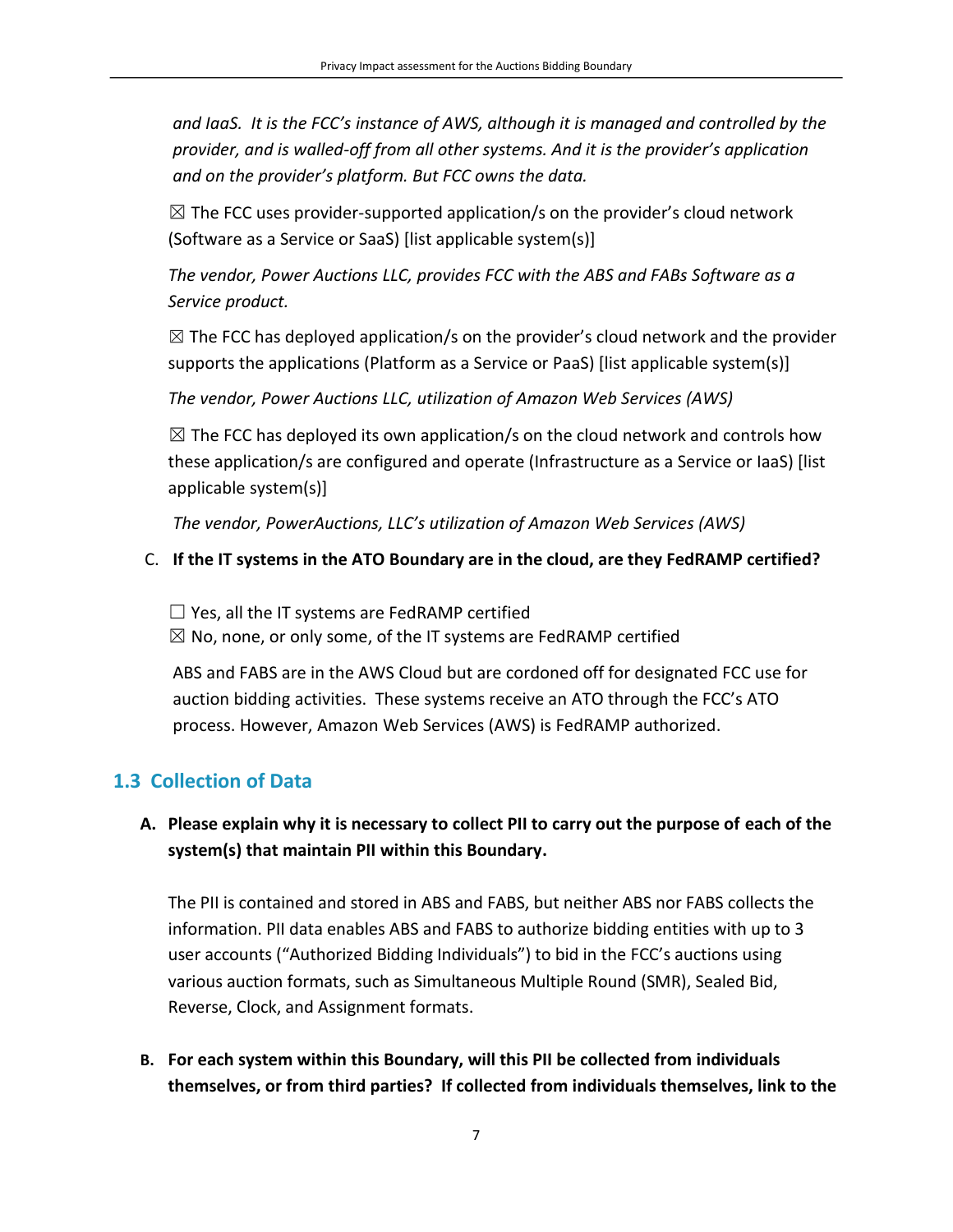**Privacy Act Statement<sup>4</sup> for each system that is included with the online or paper form the system(s) use(s) to collect the PII.** 

The systems within this Boundary do not collect PII from individuals or from third parties. The PII is imported from the Integrated Spectrum Auction System (ISAS), another FCC system.

# **C. What steps is the FCC taking to limit the collection of PII to only that which is necessary?**

Neither ABS nor FABS collects information from the bidders; it is transferred from ISAS. ABS and FABS use the business contact information ingested from ISAS to collect and process bids in an auction. ISAS has a rigorous application review process that is conducted before anyone is allowed to bid in an auction within ABS or FABs.

### **D. What steps will the FCC take to make sure this PII is accurate, complete, and up to date?**

Using the import feature ensures that the accurate, complete, and up-to-date information captured by ISAS is transferred over to the auctions bidding systems. The ABS and FABs team rely on the ISAS team to validate the PII information collected.

# **1.4 Use of the Data**

**A. Please explain the data flow, including whether the PII will be ingested from, or shared with, another system. Are internal connections reflected in the Cyber Security Asset Management tool (CSAM)? Are Information Sharing Agreements (ISAs) in CSAM for external connections?**

The FCC auctions bidding systems, ABS and FABS, receive PII data in a flat file(s) that is exported from another FCC system: ISAS. This flat file is then uploaded into the database for ABS and FABS. The FCC utilizes ABS and FABS to collect and process bids. The ABS and FABS systems push non-PII data to the Public Reporting System (PRS) for public viewing. All internal connections are reflected within the Cyber Security Asset Management tool (CSAM).

<sup>4</sup>A Privacy Act Statement must inform individuals about (1) the authority to solicit information, (2) the principal purpose(s) for collecting the information, (3) the routine uses for disclosing the information, and (4) whether providing the information is mandatory or voluntary.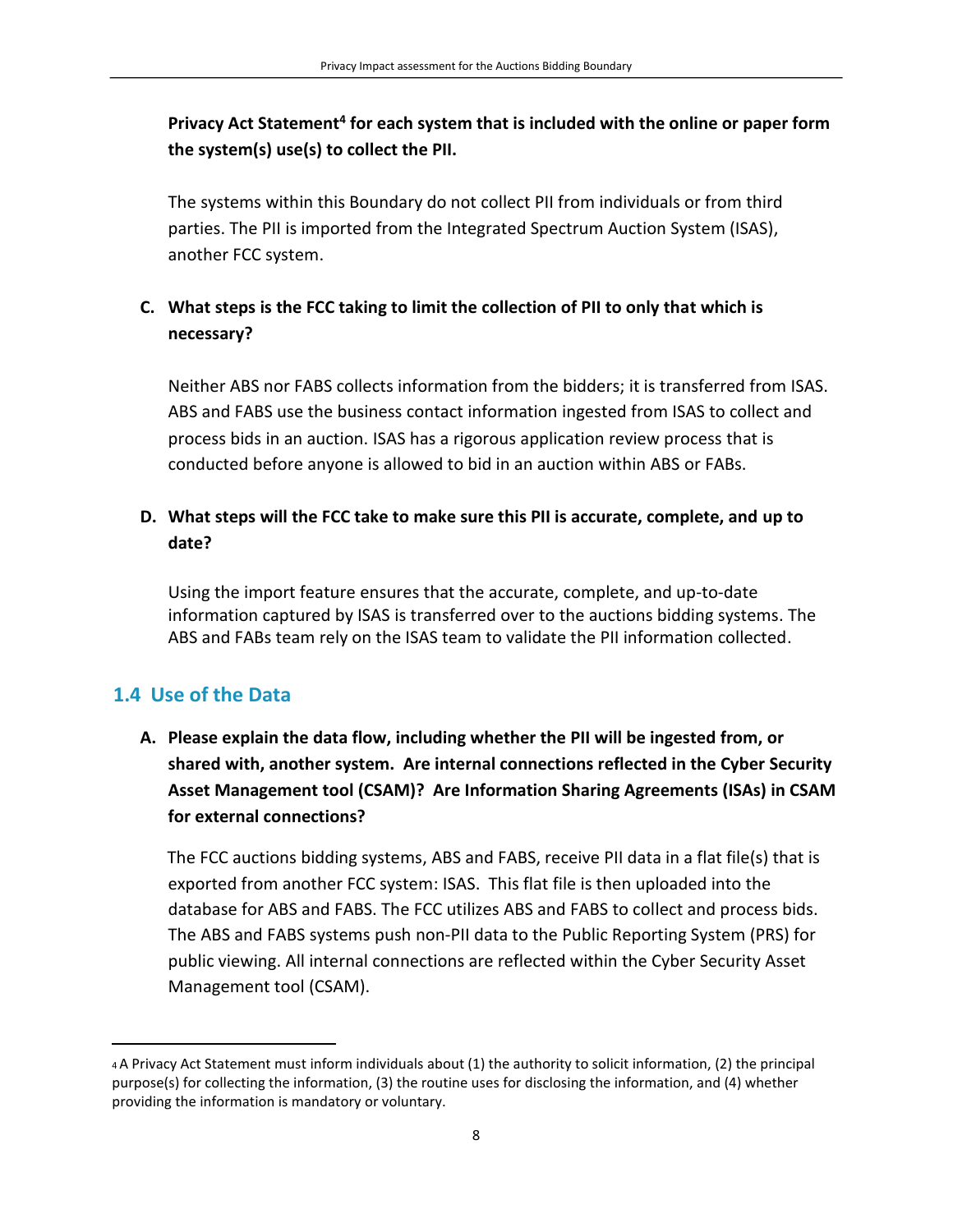# **B. Will the information be shared with third parties as part of the operations of the information system (e.g., through an application programming interface or "API")?**

The PII data within ABS and FABS is not shared with other systems or third parties. Only non-PII data is made available.

#### **C. How long will the PII be retained and how will it be disposed of?**

Information in the systems within this boundary is retained and destroyed in accordance with applicable FCC policies and procedures, as well as with the FCC records disposition schedule or General Records Schedules approved by the National Archives and Records Administration (NARA).

PII will be retained and disposed of in accordance with FCC policy and the National Archives and Records Administration (NARA) General Records Schedule 6.4 (GRS 6.4), which indicates to destroy records over 3 years old, but authorizes longer retention for required for business use.

# **1.5 Data Security and Privacy**

### **A. What are the system's ratings for confidentiality, integrity, and availability?**

| Confidentiality | High | X Moderate | Low |
|-----------------|------|------------|-----|
| Integrity       | High | X Moderate | Low |
| Availability    | High | X Moderate | Low |

- Auction Bidding System (ABS) FIPs 199 (December 2017)\*
	- o Confidentiality (Low), Integrity (Moderate), Availability (Low)
- Flexible Auction Bidding System (FABS) FIPs 199 (November 2019)\*
	- o Confidentiality (Moderate), Integrity (Moderate), Availability (Moderate)

*\*Updated FIPs 199 is planned for 2022 review and development*

### **B. Discuss the physical, administrative, and technical controls in place to protect the data in the system.**

The FCC protects its information resources with a dynamic set of security measures. Some of these measures (e.g., network firewalls, physical security) protect the entire FCC enterprise, while other measures (e.g., user access restrictions, encryption) are